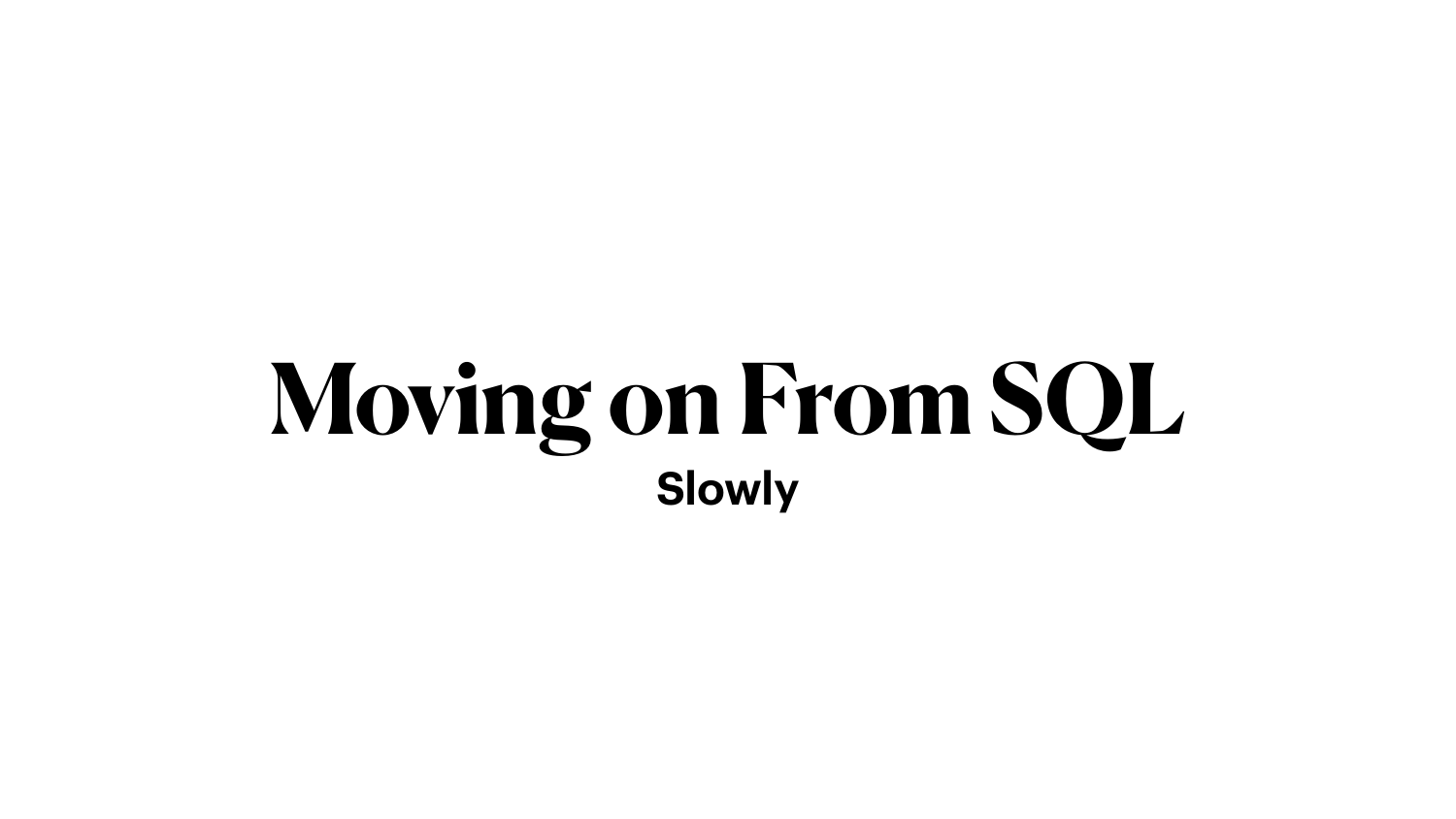• From each department, find the names of the people earning the 2 highest salaries

from aaa join lateral (select dept\_name, salary from instructor as sii where sii.dept\_name=aaa.dept\_name order by salary desc limit 2) as lsi on lsi.dept\_name=aaa.dept\_name Distinct!!! Why???

## **From last class**

```
with aaa as (select distinct dept_name from instructor),
      bbb as (select aaa.dept_name as deptt, salary as sall 
                     order by aaa.dept_name asc, lsi.salary desc)
select id, name, dept_name, salary 
from instructor as i1, bbb 
where i1.dept_name=bbb.deptt and i1.salary=bbb.sall
order by dept_name asc, salary desc;
```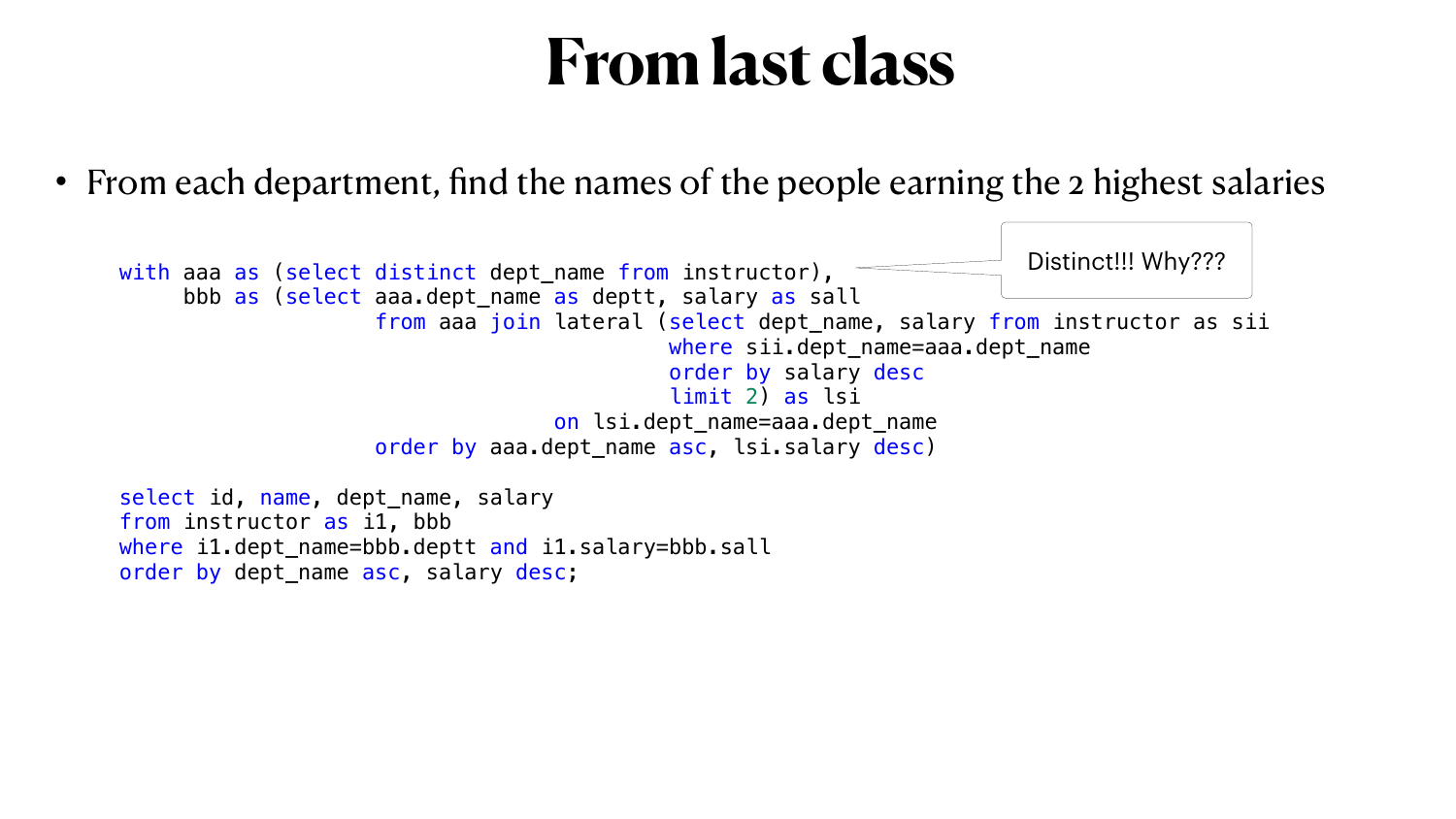- By far, the most common way of interacting with DBs is through the web.
- So as a practical user of DBs you need to know something of how HTML and the web works
- Discussion of local forwarding was first instance of doing this.

#### **A brief intro to writing HTML And the topics of the next several weeks**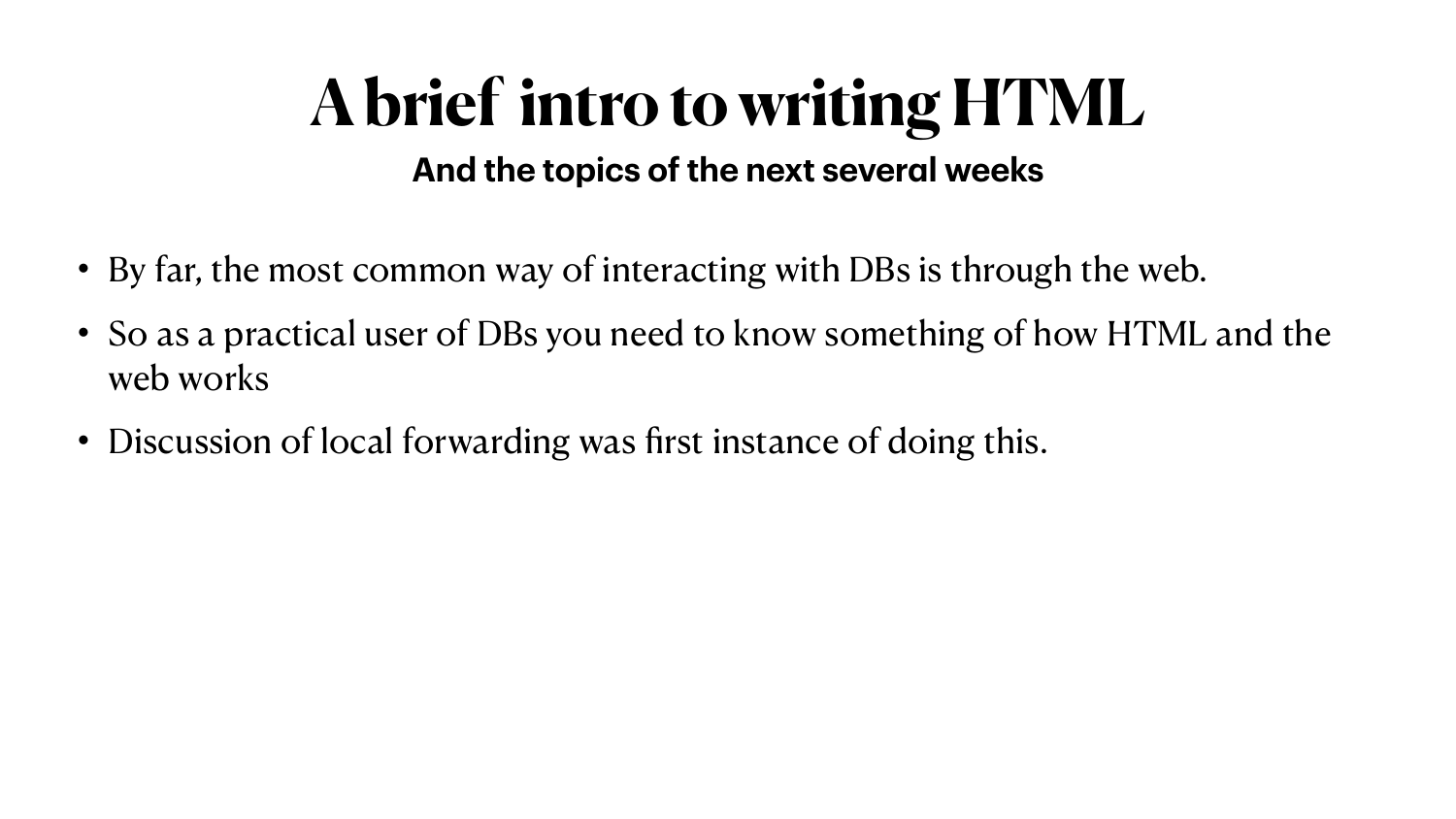### **From Lab**



-- select one random use sorting and limit. select \* from launch order by random() limit 1;

--in two different ways find all launches whose apogee was higher than the apogee of any launch in 1957. -- way 1: using the "all" operator -- way 2: using max -- compare the time required for each query ... which is faster, why?

-- to turn on timing: \timing on

```
select apogee, date 
from launch 
where apogee > all ( select apogee 
                       from launch 
                       where date_part('year', date)=1957);
select apogee, date 
from launch 
where apogee > ( select max(apogee) 
                   from launch 
                  where date_part('year', date)=1957);
```